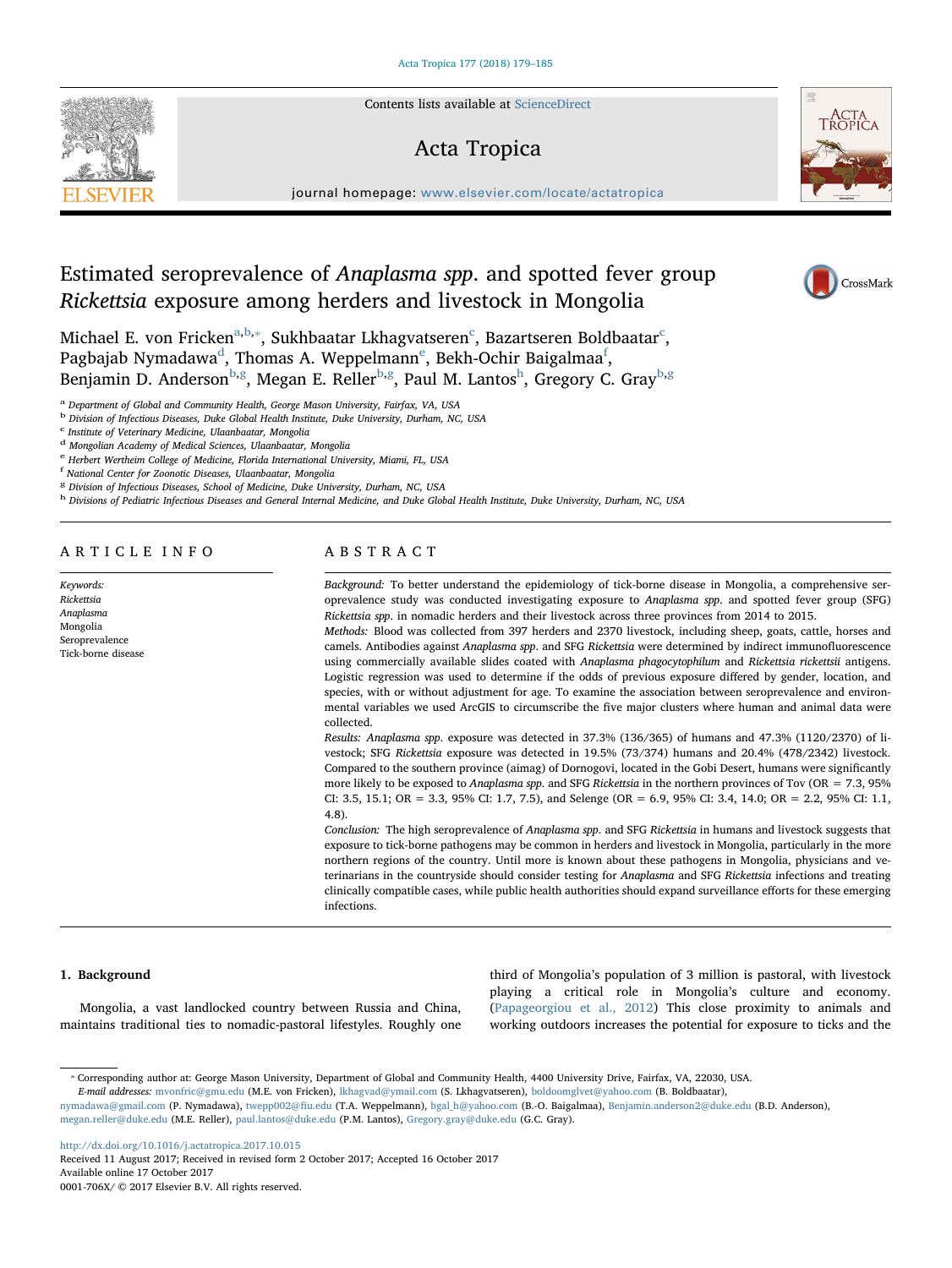pathogens they harbor. This can directly impact the lives of Mongolians by causing illness in humans and indirectly through economic losses incurred from illness in livestock. Several epidemiological studies have documented spotted fever group (SFG) Rickettsia, ([Lewin et al., 2003;](#page-6-1) [Papageorgiou et al., 2012; Speck et al., 2012\)](#page-6-1) Borrelia burgdorferi, ([Masuzawa et al., 2014; Papageorgiou et al., 2012; Scholz et al., 2013;](#page-6-2) [Walder et al., 2006](#page-6-2)) Anaplasma spp., ([Haigh et al., 2008; Javkhlan et al.,](#page-5-0) [2014; Masuzawa et al., 2014; Papageorgiou et al., 2012; Walder et al.,](#page-5-0) [2006; Ybanez et al., 2013](#page-5-0)) and tick-borne encephalitis virus (TBEV) ([Frey et al., 2012; Muto et al., 2015](#page-5-1)) in Mongolia, but most were limited by their sample sizes and small geographic coverage. A recent molecular study of Anaplasma species detected in Mongolian cattle, yaks, goats, and sheep found 33.2% − 44.5% of livestock screened, tested positive, suggesting a high burden of disease in the capital city of Ulaanbaatar [\(Ochirkhuu et al., 2017](#page-6-3)). However, this study targeted A. marginale and A. ovis which do not infect humans.

A previous serosurvey of Anaplasma and SFG Rickettsia in free-ranging livestock located in the northern provinces of Khuvsgul and Khentii found that 35.8% were seropositive for Anaplasma and 21.6% for SFG Rickettsia. [\(Papageorgiou et al., 2012\)](#page-6-0) The high seroprevalence is concerning since A. phagocytophilum can cause potentially lethal human granulocytic anaplasmosis (HGA), and spontaneous abortion, tick-borne fever (TBF), and lethargy, in livestock. [\(Atif, 2015; Haigh](#page-5-2) [et al., 2008; Renneker et al., 2013\)](#page-5-2) Additionally, documentation of A. phagocytophilum in ticks([Jiang et al., 2011\)](#page-6-4) as well as clinical cases of anaplasmosis not far from the Mongolian border, ([Shchuchinova, 2013;](#page-6-5) [Zhang et al., 2013](#page-6-5)) makes a case for further investigations in Mongolia. Cases of rickettsiosis caused by R. sibirica mongolitimonae, R. raoultii, R. heilongjiangensis, and possibly Candidatus R. tarasevichiae, which can cause severe, sometimes fatal disease in humans, have been documented in the surrounding region. ([Jia et al., 2013a; Jia et al., 2014; Jia](#page-6-6) [et al., 2013b; Liu et al., 1990; Mediannikov et al., 2006; Mediannikov](#page-6-6) [et al., 2004](#page-6-6)) To investigate previous exposure to SFG Rickettsia spp. and Anaplasma spp., we conducted a large cross-sectional study of herders and livestock from across the north-south transect of central Mongolia.

## 2. Methods

### 2.1. Sample collection and study location

Between August 2014 and October 2015, 2747 serum samples were collected from five districts (soums) located across central Mongolia ([Fig. 1](#page-2-0)). These included the soums of Tushig and Eroo located in Selenge aimag, Terelj soum located in Tov aimag, and Dalanjargalan and Sainshand soums located in Dornogovi aimag. Samples were collected from 397 healthy nomadic herders and 2370 livestock, including cattle, goats, sheep, horses, and camels, owned by participating herders living in the Mongolian countryside. Demographic characteristics of enrolled herders can be found in [Table 1.](#page-2-1) Approximately 5 mL of venous blood was collected in serum separator tubes and transported to the National Center for Zoonotic Diseases (Ulaanbaatar, Mongolia) laboratory, where aliquots of serum from each sample were stored at −80 °C for serological testing by indirect immunofluorescence assay (IFA). For each sample we also recorded the age of the human or animal, biological sex, and geographic coordinates.

#### 2.2. Serological methods

Indirect immunofluorescence (IFA) to detect IgG antibodies against Rickettsia spp. and Anaplasma spp. was performed using commercially prepared slides coated with whole organism R. rickettsii and A. phagocytophilum (ProtaTek International, Inc., St. Paul, MN) as recommended (<http://www.protatek.com/IFA> Slides/IFA Procedures.pdf) with minor modifications. Briefly, 20 μL of serum, at a 1:50 dilution with 1X phosphate buffered saline (PBS), was applied onto antigen coated slide wells. The slides were then incubated at 37 °C for 45 min in a

humidified chamber. After incubation, slides were gently washed using 1X PBS for five minutes. Ten microliters of A/G- fluorescein isothiocyanate (FITC) conjugate, which can be used to detect IgG antibodies from a wide range of mammalian hosts, (BioVision, Inc., Milpitas, CA) were added to slide wells at a 1:100 dilution in 1X PBS for R. rickettsii and a 1:200 dilution for A. phagocytophilum. Following the addition of the conjugate, slides were incubated again at 37° C for 45 min and washed twice (first wash with 1X PBS for 2 min and then subsequent washings with eriochrome T-Black (∼100 μL for 3 min). The slides were air dried, mounted with glycerol, and observed under a fluorescent microscope. The IFA was optimized using commercially available positive controls (ProtaTek International, Inc.). Sera demonstrating shiny green-yellow cytoplasmic inclusion bodies, or a 'starry night' array, were considered positive. ([Papageorgiou et al., 2012](#page-6-0)) Sera with equivocal immunofluorescence were repeated in duplicate, with appropriate positive and negative controls. To avoid potential scoring bias, the laboratory technicians were blinded with regard to the location and animal species of the samples being read.

#### 2.3. Statistical analysis and spatial data management

The seroprevalence of IgG antibodies against Anaplasma spp. and SFG Rickettsia in humans and animals was calculated by species, gender, soum (district), and aimag (province). Logistic regression was used to determine if the odds of previous exposure differed by gender, location, and species, with or without adjustment for age. All data were analyzed using STATA v 14.1 (StataCorp, College Station, TX). Spatial data sources included normalized differential vegetation index (NDVI) and land surface temperature (LST) captured by Moderate Resolution Imaging Spectroradiometer (MODIS) operated by the National Aeronautics and Space Administration ([https://modis-land.gsfc.nasa.](https://modis-land.gsfc.nasa.gov/index.html) [gov/index.html](https://modis-land.gsfc.nasa.gov/index.html)). Classified land cover data (GlobCover Version 2009 300m) was obtained from the European Space Agency ([http://due.](http://due.esrin.esa.int/page_globcover.php) [esrin.esa.int/page\\_globcover.php](http://due.esrin.esa.int/page_globcover.php)). ArcGIS 10.3.1 (ESRI, Redlands, CA) was used for geospatial operations, including joining datasets with shared geography, preparation of geospatial data layers, and map production. To examine the association between seroprevalence and environmental variables we used ArcGIS to circumscribe the five major clusters where human and animal data were collected. Briefly, a convex hull (minimum convex bounding geometry) was created around each of the five sampling sites with a 10 km buffer zone to accommodate the mobility among the nomadic people and animals being sampled ([Fig. 1](#page-2-0)). Counts of seropositive and seronegative humans and animals were calculated within each of these sampling clusters along with the mean, maximum, and minimum values of NDVI and LST, and percent area of each land cover class. As there were only five sampling clusters, we graphically examined the relationships between these environmental variables and seroprevalence data, but did not perform statistical models.

### 3. Results

#### 3.1. Seroprevalence of anaplasma

The IFA results for Anaplasma spp. are presented in tabular form by sample collection site (soum) and species in [Table 2](#page-2-2). Anaplasma spp. exposure as measured by IgG antibodies was detected in 37.3% of humans (95% CI: 32.3, 42.2) and 47.3% of livestock (95% CI: 45.2, 49.3). Livestock were significantly more likely to have Anaplasma IgG antibodies compared to humans ( $OR = 1.50$ ;  $95\%$  CI: 1.2, 1.8), even after adjustment for age and soum ( $OR = 1.90$ ;  $95\%$  CI: 1.2, 3.0). Of the livestock samples, 51.1% of cattle (95% CI: 45.9, 56.3), 44.4% of goats (95% CI: 41.0, 47.7), 49.4% of sheep (95% CI: 46.0, 52.7), 42.1% of horses (95% CI: 35.5, 48.8), and 53.8% of camels (95% CI: 39.8, 67.9) were seropositive by IgG ([Fig. 2\)](#page-3-0). The seroprevalence in livestock between soums was relatively homogenous within species, likely due to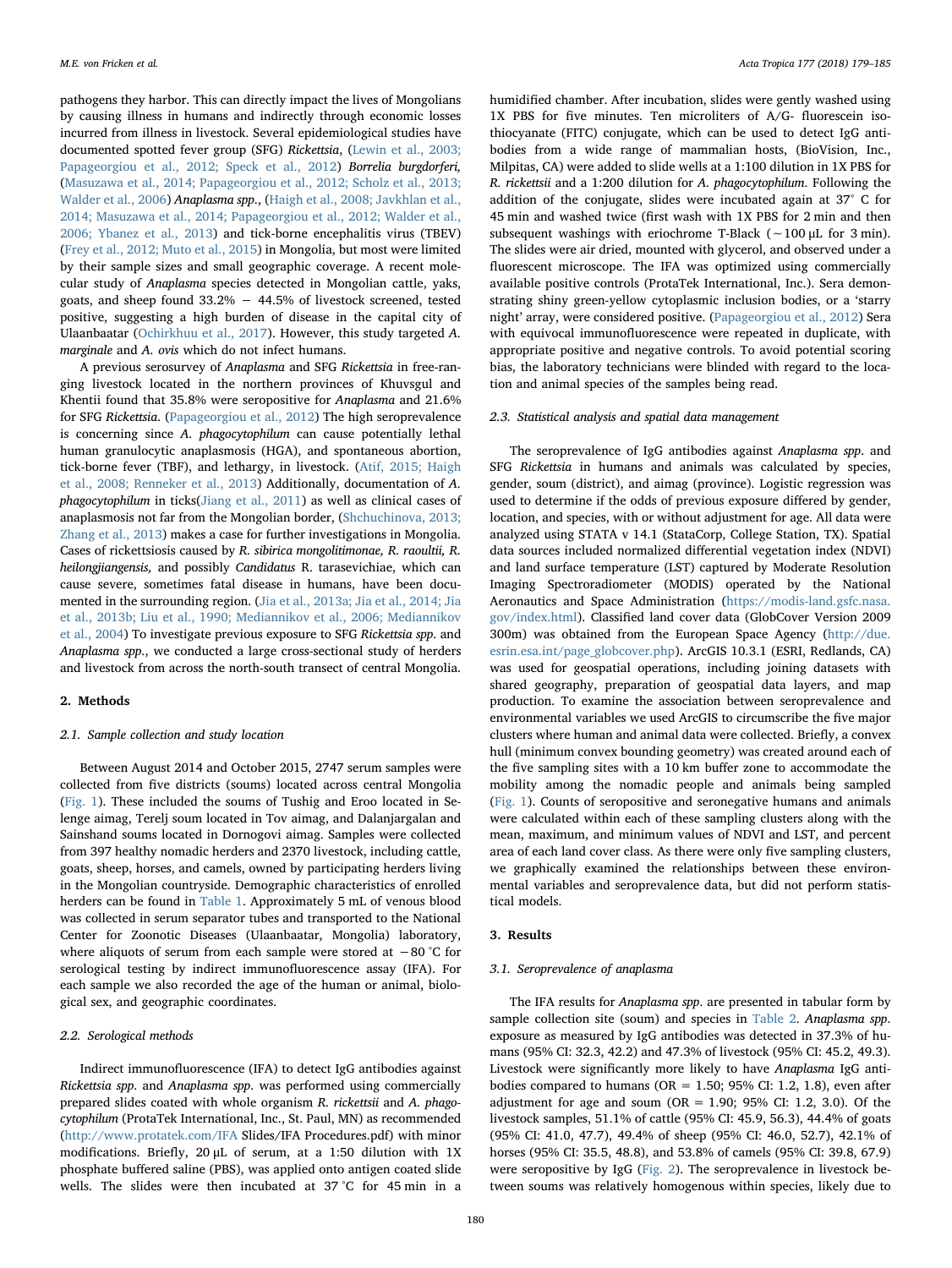<span id="page-2-0"></span>

Fig. 1. Sample clusters from north to south occurred in the following soums: Tushig and Eroo in Selenge aimag, Terelj in Tov aimag, Dalanjargalan, and Sainshand in Dornogovi aimag.

<span id="page-2-1"></span>Table 1 Summary of demographic features of enrolled herders.

| Soum       | Obs. | Gender      |            | Age  |           |
|------------|------|-------------|------------|------|-----------|
|            | n    | Male $(\%)$ | Female (%) | mean | <b>SD</b> |
| Tushig     | 63   | 21 (33.3)   | 42 (66.7)  | 32.9 | 14.7      |
| Eroo       | 105  | 53 (50.5)   | 52 (49.5)  | 34.8 | 16.7      |
| Tereli     | 114  | 60(52.6)    | 54 (47.4)  | 34.8 | 14.9      |
| Dalajarlan | 55   | 27(49.1)    | 28 (50.9)  | 38.7 | 15.2      |
| Sainshand  | 60   | 31(51.7)    | 29 (48.3)  | 38.4 | 13.6      |
| Total      | 397  | 192 (48.4)  | 205 (51.6) | 35.6 | 15.3      |

the wide distribution of A. ovis throughout Mongolia, whereas the human seroprevalence was more heterogeneous, which could be due to A. phagocytophilum primarily being transmitted in northern Mongolia. The IgG seroprevalence in herders from the northern and central aimags of Selenge and Tov (soums Tu, Er, and Te) was significantly higher  $(P < 0.001)$  than the southern aimag of Dornogovi (soums Da, Sa). Compared to humans in Dornogovi, those living in Selenge and Tov were 7.1 times (OR = 7.1; 95% CI: 3.6, 13.8) more likely to have IgG Anaplasma antibodies. No significant differences were observed by gender, with age a significant predictor of previous exposure in humans.

## 3.2. Seroprevalence of rickettsia

The IFA results for Rickettsia spp. are presented in tabular form by sample collection site (soum) and animal species in [Table 3](#page-3-1). Rickettsia spp. exposure as measured by IgG was detected in 19.5% of humans (95% CI: 15.5, 23.6) and 20.5% of livestock (95% CI: 18.8, 22.0). Of the livestock, 30.2% of cattle (95% CI: 25.5, 35.0), 13.2% of goats (95% CI:

<span id="page-2-2"></span>

| Table 2                                                                    |  |
|----------------------------------------------------------------------------|--|
| Seroprevalence of Anaplasma spp. by soum and species, from North to South. |  |

| Soum          |                  | Seroprevalence of Anaplasma spp. |        |       |       |        |                |
|---------------|------------------|----------------------------------|--------|-------|-------|--------|----------------|
|               |                  | Humans                           | Cattle | Goats | Sheep | Horses | Camels         |
| Tushig        | $\boldsymbol{n}$ | 55                               | 87     | 170   | 169   | 43     |                |
|               | pos              | 41                               | 52     | 73    | 68    | 16     |                |
|               | prev             | 74.5                             | 59.8   | 42.9  | 40.2  | 37.2   |                |
| Eroo          | $\boldsymbol{n}$ | 98                               | 94     | 171   | 171   | 32     | -              |
|               | pos              | 30                               | 48     | 80    | 76    | 16     |                |
|               | prev             | 30.6                             | 51.1   | 46.8  | 44.4  | 50.0   |                |
| Terelj        | $\boldsymbol{n}$ | 113                              | 91     | 178   | 178   | 65     | 3              |
|               | pos              | 54                               | 36     | 67    | 100   | 22     | $\overline{2}$ |
|               | prev             | 47.8                             | 39.6   | 37.6  | 56.2  | 33.8   | 66.7           |
| Dalanjargalan | $\boldsymbol{n}$ | 53                               | 38     | 178   | 179   | 40     | 25             |
|               | pos              | 9                                | 27     | 91    | 108   | 21     | 9              |
|               | prev             | 17.0                             | 71.1   | 51.1  | 60.3  | 52.5   | 36.0           |
| Sainshand     | $\boldsymbol{n}$ | 46                               | 54     | 170   | 174   | 36     | 24             |
|               | pos              | 2                                | 23     | 74    | 78    | 16     | 17             |
|               | prev             | 4.3                              | 42.6   | 43.5  | 44.8  | 44.4   | 70.8           |
| Total         | $\boldsymbol{n}$ | 365                              | 364    | 867   | 871   | 216    | 52             |
|               | pos              | 136                              | 186    | 385   | 430   | 91     | 28             |
|               | prev             | 37.3                             | 51.1   | 44.4  | 49.4  | 42.1   | 53.8           |

10.9, 15.5), 20.7% sheep (95% CI: 18.0, 23.4), 35.2% of horses (95% CI: 28.8, 41.6), and 1.9% of camels (95% CI: 0.01, 57.8) were seropositive ([Fig. 3\)](#page-4-0). The IgG seroprevalence of livestock and humans was relatively homogenous with respect to soum. The human seroprevalence in the northern and central aimags of Selenge and Tov, was significantly higher than the southern aimag of Dornogovi. Compared to humans in Dornogovi, those living in Selenge and Tov were 2.8 times more likely (OR = 2.8; 95% CI OR: 1.4, 5.6) to have Rickettsia antibodies. No significant differences were observed by gender, with age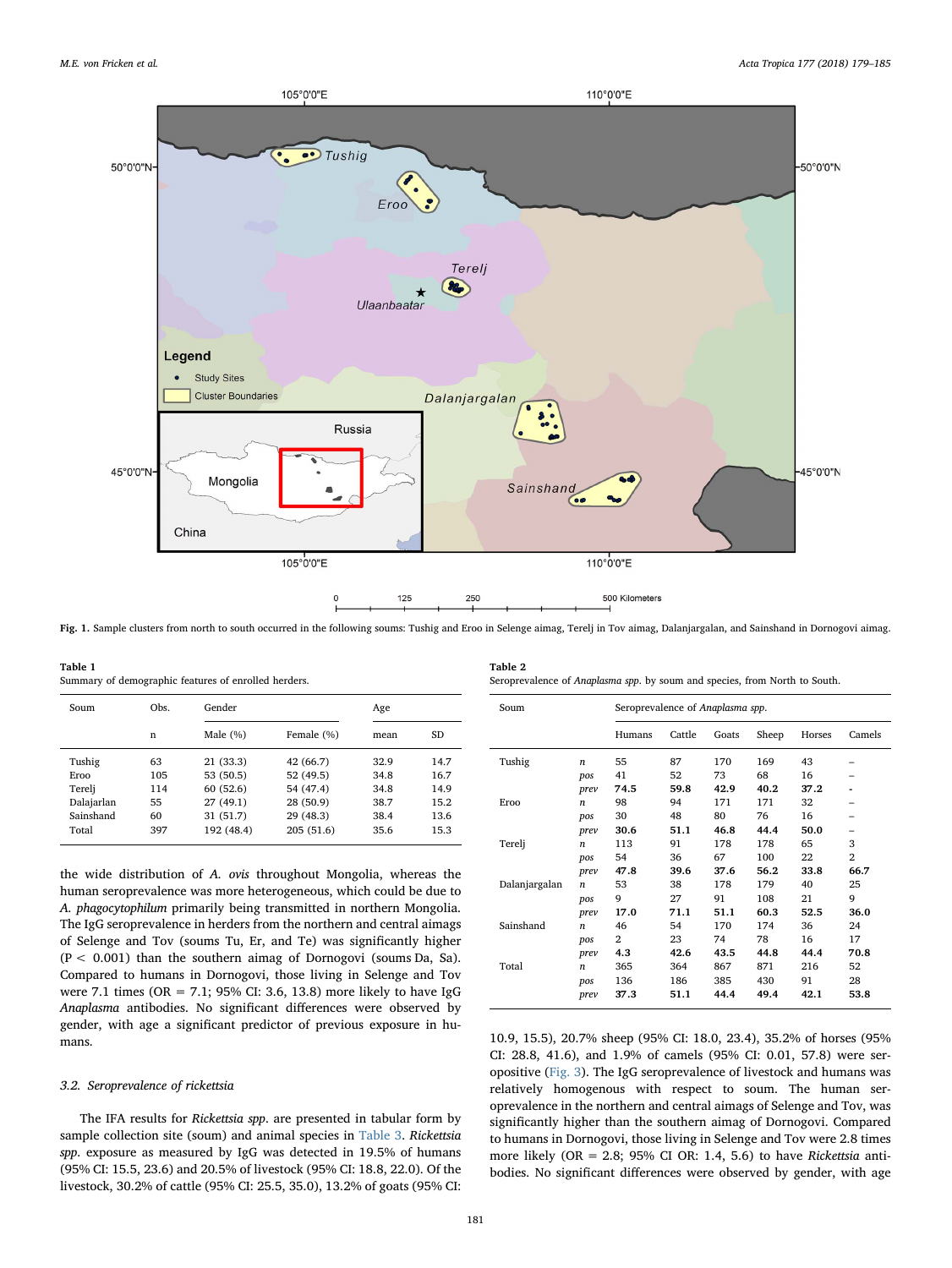<span id="page-3-0"></span>

Fig. 2. The seroprevalence of antibodies toward Anaplasma spp. is presented with 95% confidence intervals for the seroprevalence (spikes) by species for the following sample clusters: Tushig (Tu), Eroo (Er), Terelj (Te), Dalanjargalan (Da), and Sainshand (Sa).

<span id="page-3-1"></span>Table 3 Seroprevalence of Rickettsia spp. by soum and species, from North to South.

| Cattle<br>Sheep<br>Goats<br>Horses<br>Camels<br>Humans<br>Tushig<br>55<br>87<br>169<br>43<br>173<br>$\boldsymbol{n}$<br>18<br>39<br>13<br>17<br>30<br>pos<br>10.4<br>23.1<br>30.2<br>30.9<br>34.5<br>prev<br>154<br>32<br>98<br>94<br>171<br>Eroo<br>$\boldsymbol{n}$<br>14<br>33<br>14<br>18<br>22<br>pos<br>35.1<br>14.3<br>56.3<br>14.3<br>8.2<br>prev |
|-----------------------------------------------------------------------------------------------------------------------------------------------------------------------------------------------------------------------------------------------------------------------------------------------------------------------------------------------------------|
|                                                                                                                                                                                                                                                                                                                                                           |
|                                                                                                                                                                                                                                                                                                                                                           |
|                                                                                                                                                                                                                                                                                                                                                           |
|                                                                                                                                                                                                                                                                                                                                                           |
|                                                                                                                                                                                                                                                                                                                                                           |
|                                                                                                                                                                                                                                                                                                                                                           |
|                                                                                                                                                                                                                                                                                                                                                           |
| 171<br>65<br>3<br>Tereli<br>110<br>92<br>178<br>$\boldsymbol{n}$                                                                                                                                                                                                                                                                                          |
| 31<br>18<br>30<br>$\Omega$<br>32<br>26<br>pos                                                                                                                                                                                                                                                                                                             |
| 16.9<br>28.2<br>19.6<br>18.7<br>40.0<br>0.0<br>prev                                                                                                                                                                                                                                                                                                       |
| Dalanjargalan<br>53<br>40<br>39<br>179<br>179<br>25<br>$\boldsymbol{n}$                                                                                                                                                                                                                                                                                   |
| 1<br>$\overline{2}$<br>15<br>35<br>55<br>14<br>pos                                                                                                                                                                                                                                                                                                        |
| 19.6<br>3.8<br>38.5<br>30.7<br>35.0<br>4.0<br>prev                                                                                                                                                                                                                                                                                                        |
| Sainshand<br>58<br>55<br>163<br>170<br>36<br>24<br>$\boldsymbol{n}$                                                                                                                                                                                                                                                                                       |
| 5<br>9<br>5<br>15<br>40<br>$\Omega$<br>pos                                                                                                                                                                                                                                                                                                                |
| 13.9<br>15.5<br>27.3<br>2.9<br>24.5<br>0.0<br>prev                                                                                                                                                                                                                                                                                                        |
| Total<br>216<br>52<br>374<br>367<br>847<br>860<br>$\boldsymbol{n}$                                                                                                                                                                                                                                                                                        |
| 1<br>73<br>111<br>112<br>178<br>76<br>pos                                                                                                                                                                                                                                                                                                                 |
| 19.5<br>13.2<br>35.2<br>1.9<br>30.2<br>20.7<br>prev                                                                                                                                                                                                                                                                                                       |

also a significant predictor of previous exposure in humans.

[Fig. 4](#page-4-1) illustrates the regional human seroprevalence to both Rickettsia and Anaplasma. Information on NDVI and LST, with regard to human seroprevalence can be found in supplemental files, with the two soums located in the Gobi Desert having markedly lower maximum NDVI and higher land surface temperature than the three northern soums (supplements 1, 2, 3). The abundance of vegetation as measured by a normalized vegetative index, decreases in a gradient from the northern to southern sampling locations, along with an increase in the minimum annual temperatures.

#### 4. Discussion

This is among the largest studies to date of previous exposure to tick-borne diseases ever conducted in Mongolia. In general, we observed a higher seroprevalence of Anaplasma compared to Rickettsia in both humans and their livestock, and a higher seroprevalence in livestock compared to humans. The significant association between age and previous exposure, as measured by IgG antibody, is expected, since IgG antibody reflects previous exposure at any time and older individuals have had a longer time to be exposed at some point during their lifetime. Similarly, the higher seroprevalence in livestock compared with humans is plausible due to the high likelihood of exposure to tick-borne pathogens while grazing in tick-infested pastures and grass fields (no time indoors). In our study, the regions with the highest seroprevalence in humans did not have the highest seroprevalence in animals. A prospective cohort study with serial sampling to identify incident infections in herders and their animals could aid understanding of when and where infections are occurring.

Previous reports describing SFG Rickettsia in Mongolia ticks documented R. raoultii and R. sibirica mongolitimonae as probable causative agents of exposure, [\(Lankester and Davey, 1997; Lewin et al., 2003;](#page-6-7) [Speck et al., 2012](#page-6-7)) and possibly Candidatus R. tarasevichiae in ticks collected from Selenge[\(Boldbaatar et al., 2017](#page-5-3)), although antibody response for Candidatus R. tarasevichiae is poorly understood at this time. The known vectors of Anaplasmosis in this region are, in most cases, Ixodes persulcatus ticks and vectors of SFG Rickettsia are Dermacentor and Haemaphysalis ticks. ([Fang et al., 2015; Javkhlan et al., 2014; Liu](#page-5-4) [et al., 2015\)](#page-5-4) Variations in ecological niches for ticks between the northern and southern aimags could be in part responsible for the geographic differences in seroprevalence observed with both Anaplasma spp. and Rickettsia spp. The burden of tick-borne disease in Selenge has been previously documented, [\(Javkhlan et al., 2014; Scholz et al., 2013;](#page-5-5) [Walder et al., 2006](#page-5-5)) but the high prevalence of exposure in Terelj National Park (Tov) is of concern due to frequent foot traffic from local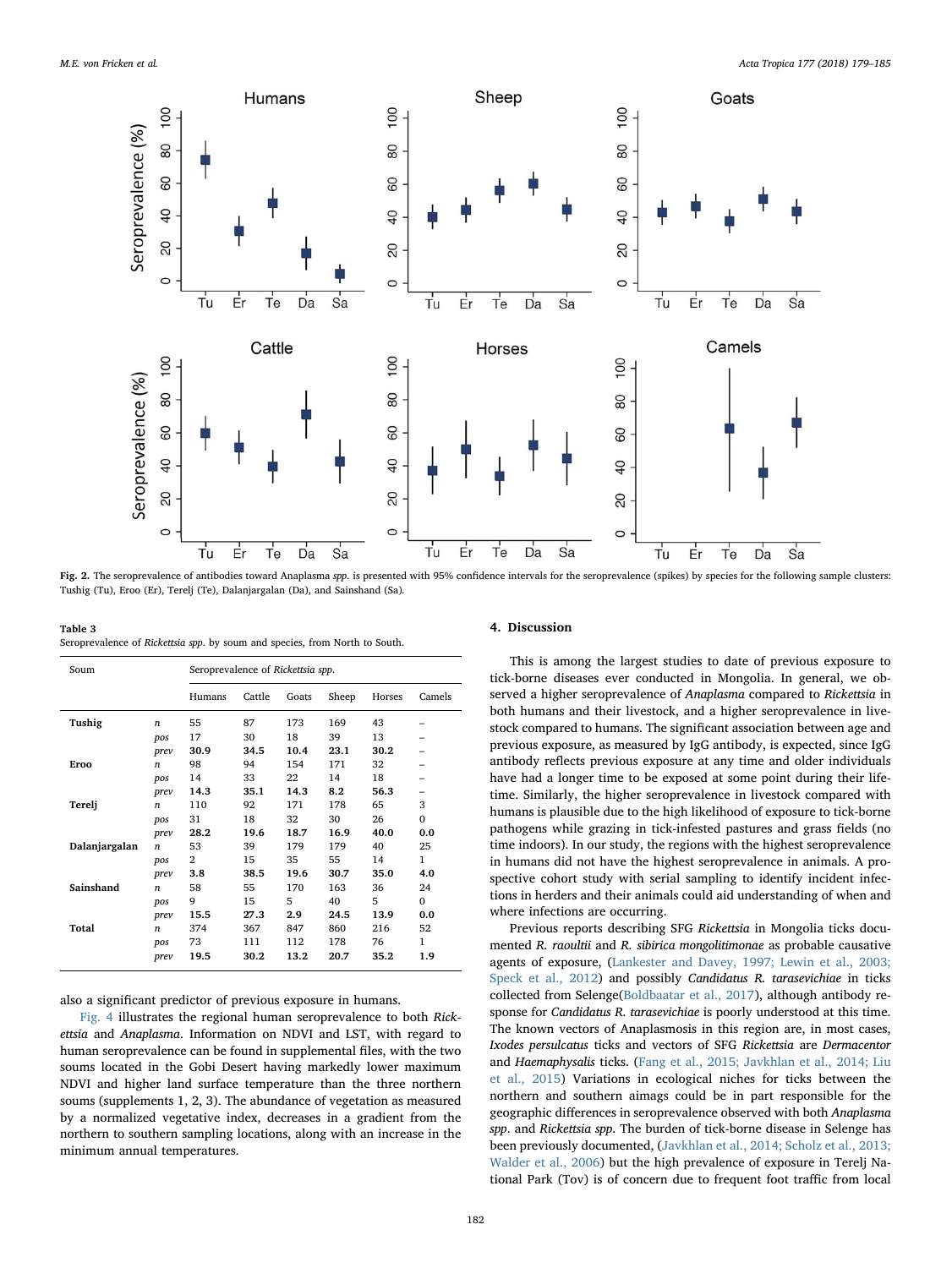<span id="page-4-0"></span>

Fig. 3. The seroprevalence of antibodies toward Rickettsia spp. is presented with 95% confidence intervals for the seroprevalence (spikes) by species for the following sample clusters: Tushig (Tu), Eroo (Er), Terelj (Te), Dalanjargalan (Da), and Sainshand (Sa).

<span id="page-4-1"></span>

Fig. 4. The pie charts depict the cluster specific seroprevalence among herders for Rickettsia spp. and Anaplasma spp., with clusters going from north to south: Tushig, Eroo, Terelj, Dalanjargalan, and Sainshand.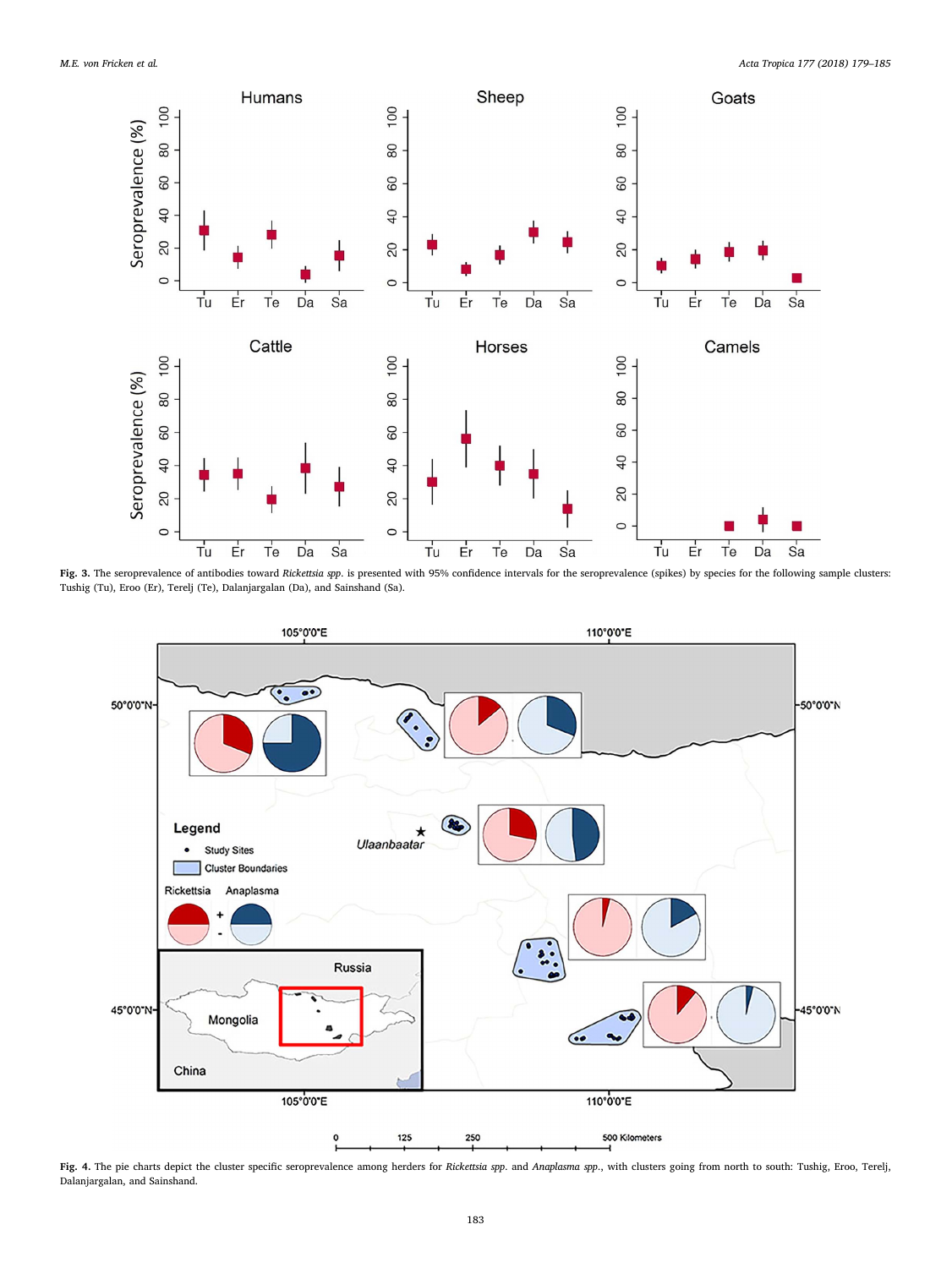and international tourists hiking through this region. We suspect that the lower human seroprevalence of both pathogens in the locations closest to the Gobi Desert is the result of reduced grassland.

It is important to note that the our findings are consistent with previous work from other aimags, [\(Papageorgiou et al., 2012](#page-6-0)) but are likely an overestimation of seroprevalence due to our inability to titre out positive samples. Furthermore, Walder et al., found similarly high rates of Anaplasma exposure in northern Mongolia using IFA methodology, but when western-blot confirmation was used, only 18% of IFA positive samples were confirmed positive [\(Walder et al., 2006\)](#page-6-8). It is possible that additional novel Anaplasma spp. and cross-reactivity from Ehrlichia spp in the region are partially responsible for the high IFA signals, as suggested by Walder et al. [\(Walder et al., 2006](#page-6-8)) Regardless, the ORs comparing likelihood of exposure between herders from the northern and southern sample sites for Anaplasma spp. ( $OR = 7.1$ ) and Rickettsia spp ( $OR = 2.8$ ) are valuable metrics of regional proportionate risk, warranting further efforts to understand TBDs in northern Mongolia.

#### 4.1. Limitations

We chose to test sera for IgG to Anaplasma and SFG Rickettsia using IFA, since it is the reference standard for diagnosis of rickettsial infections. However, it is important to note that IFA can be labor-intensive and subjective in how florescence is scored. Although R. rickettsii has not been found in the region, use of R. rickettsii as antigen allowed us to assess the seroprevalence of SFG Rickettsia, since broad cross-reactivity within SFG Rickettsia is expected. However, we are unable to differentiate between exposure to Rickettsia species possibly transmitted by other vectors like fleas, lice and mites, which may be contributing to the observed SFG seroprevalence. Similarly, although Anaplasma phagocytophilum is present in Asia, serology cannot definitively confirm that Anaplasma phagocytophilum is the agent responsible for detected antibody fluorescent signals, as cross-reactivity to other Anaplasma species has been reported ([Dreher et al., 2005](#page-5-6)). Thus, antibodies detected in screened humans may not be due to the same agents causing antibody responses in ruminants. Given these limitations, we therefore only report an estimate of the seroprevalence of anaplasmosis and SFG rickettsioses, since screening at a higher dilution would be expected to yield a lower seroprevalence and using the specific species present if known (homologous species) would also be expected to yield a relatively lower overall seroprevalence. Owing to the large number of samples tested, limited resources, and lab constraints we were unable to titer sera to endpoint. Without culture or specific PCR, we are unable to determine exactly what species exposure is directly responsible for IFA positivity. Thus, we would interpret our findings as a compelling case for further study of the epidemiology of Rickettsia and Anaplasma in humans and animals in Mongolia, with the recommendation that future studies include full titer and/or other confirmatory assays as part of their approach.

### 5. Conclusion

This report, to our knowledge, represents the largest serosurvey of Anaplasma and SFG Rickettsia in humans and animals in Mongolia. A high proportion of both herders and livestock had serological evidence of previous exposure to Anaplasma and SFG Rickettsia, with variations observed by region. Our findings suggest that further studies are needed to investigate the epidemiology of anaplasmosis and rickettsiosis in both humans and livestock, the specific species responsible, and their vectors and reservoir hosts. Additionally, population-based and clinical studies including humans and animals are needed to determine the clinical importance of these agents and their spectrum of disease. Until more is known about these pathogens in Mongolia, physicians and veterinarians in the countryside should consider testing for Anaplasma and SFG Rickettsia infections and treating clinically compatible cases,

while public health authorities should expand surveillance efforts for these emerging infections.

## Conflicts of interest

None

## Funding

Funding for this work was provided by the National Institutes of Health, Fogarty International Center grant, D43TW009373, "One Health Innovation Fellowships for Zoonotic Disease Research in Mongolia" (GC Gray PI). Dr. Paul M. Lantos was supported by the National Center for Advancing Translational Sciences of the NIH under award number KL2 TR001115.

## Ethics approval and consent to participate

Informed consent was obtained from humans prior to sample collection and all animals were treated with standard practices of animal care. Human research protocols used in this study were approved by Duke University's Institutional Review Board (IRB Protocol #: Pro00056687) and by Mongolian Ministry of Health's Monitoring Committee of Medical Ethics on July 29, 2014. Animal research protocols were approved by Duke University Institutional Animal Care and Use Committee (IACUC Protocol #: A217-15-08).

#### Acknowledgements

This study was conducted with assistance and support provided by the National Center for Zoonotic Diseases, the Institute of Veterinary Medicine, the Mongolian Academy of Medical Sciences and local medical and veterinary professionals, without whom this work would not be possible. We thank Sophia Papageorgiou, for her early contributions to this study and Dr. Enkhamgalan for her ongoing administrative support. We also thank lab staff and support from the National Center for Zoonotic Diseases, in particular Ganbold D., Tserenkhuu B., Otgonsuren D., Tserennorov D., and Director Tsogbadrakh Nymadorj.

#### Appendix A. Supplementary data

Supplementary data associated with this article can be found, in the online version, at [http://dx.doi.org/10.1016/j.actatropica.2017.10.](http://dx.doi.org/10.1016/j.actatropica.2017.10.015) [015](http://dx.doi.org/10.1016/j.actatropica.2017.10.015).

#### References

- <span id="page-5-2"></span>[Atif, F.A., 2015. Anaplasma marginale and Anaplasma phagocytophilum: rickettsiales](http://refhub.elsevier.com/S0001-706X(17)30971-3/sbref0005) [pathogens of veterinary and public health signi](http://refhub.elsevier.com/S0001-706X(17)30971-3/sbref0005)ficance. Parasitol. Res. 114, 3941–[3957](http://refhub.elsevier.com/S0001-706X(17)30971-3/sbref0005).
- <span id="page-5-3"></span>[Boldbaatar, B., Jiang, R.R., von Fricken, M.E., Lkhagvatseren, S., Nymadawa, P.,](http://refhub.elsevier.com/S0001-706X(17)30971-3/sbref0010) [Baigalmaa, B., Wang, Y.W., Anderson, B.D., Jiang, J.F., Gray, G.C., 2017. Distribution](http://refhub.elsevier.com/S0001-706X(17)30971-3/sbref0010) [and molecular characteristics of rickettsiae found in ticks across Central Mongolia.](http://refhub.elsevier.com/S0001-706X(17)30971-3/sbref0010) [Parasit. Vectors 10, 61](http://refhub.elsevier.com/S0001-706X(17)30971-3/sbref0010).
- <span id="page-5-6"></span>[Dreher, U.M., de la Fuente, J., Hofmann-Lehmann, R., Meli, M.L., Pusterla, N., Kocan,](http://refhub.elsevier.com/S0001-706X(17)30971-3/sbref0015) [K.M., Woldehiwet, Z., Braun, U., Regula, G., Staerk, K.D., Lutz, H., 2005. Serologic](http://refhub.elsevier.com/S0001-706X(17)30971-3/sbref0015) [cross-reactivity between Anaplasma marginale and Anaplasma phagocytophilum.](http://refhub.elsevier.com/S0001-706X(17)30971-3/sbref0015) [Clin. Diagn. Lab. Immunol. 12, 1177](http://refhub.elsevier.com/S0001-706X(17)30971-3/sbref0015)–1183.
- <span id="page-5-4"></span>[Fang, L.Q., Liu, K., Li, X.L., Liang, S., Yang, Y., Yao, H.W., Sun, R.X., Sun, Y., Chen, W.J.,](http://refhub.elsevier.com/S0001-706X(17)30971-3/sbref0020) [Zuo, S.Q., Ma, M.J., Li, H., Jiang, J.F., Liu, W., Yang, X.F., Gray, G.C., Krause, P.J.,](http://refhub.elsevier.com/S0001-706X(17)30971-3/sbref0020) [Cao, W.C., 2015. Emerging tick-borne infections in mainland China: an increasing](http://refhub.elsevier.com/S0001-706X(17)30971-3/sbref0020) [public health threat. Lancet Infect. Dis. 15, 1467](http://refhub.elsevier.com/S0001-706X(17)30971-3/sbref0020)–1479.
- <span id="page-5-1"></span>[Frey, S., Mossbrugger, I., Altantuul, D., Battsetseg, J., Davaadorj, R., Tserennorov, D.,](http://refhub.elsevier.com/S0001-706X(17)30971-3/sbref0025) [Buyanjargal, T., Otgonbaatar, D., Zöller, L., Speck, S., Wölfel, R., Dobler, G.,](http://refhub.elsevier.com/S0001-706X(17)30971-3/sbref0025) [Essbauer, S., 2012. Isolation, preliminary characterization, and full-genome analyses](http://refhub.elsevier.com/S0001-706X(17)30971-3/sbref0025) [of tick-borne encephalitis virus from Mongolia. Virus Genes 45, 413](http://refhub.elsevier.com/S0001-706X(17)30971-3/sbref0025)–425.
- <span id="page-5-0"></span>[Haigh, J.C., Gerwing, V., Erdenebaatar, J., Hill, J.E., 2008. A novel clinical syndrome and](http://refhub.elsevier.com/S0001-706X(17)30971-3/sbref0030) detection of Anaplasma ovis [in mongolian reindeer \(](http://refhub.elsevier.com/S0001-706X(17)30971-3/sbref0030)Rangifer tarandus). J. Wildl. Dis. [44, 569](http://refhub.elsevier.com/S0001-706X(17)30971-3/sbref0030)–577.
- <span id="page-5-5"></span>[Javkhlan, G., Enkhtaivan, B., Baigal, B., Myagmarsuren, P., Battur, B., Battsetseg, B.,](http://refhub.elsevier.com/S0001-706X(17)30971-3/sbref0035) 2014. Natural Anaplasma phagocytophilum [infection in ticks from a forest area of](http://refhub.elsevier.com/S0001-706X(17)30971-3/sbref0035)